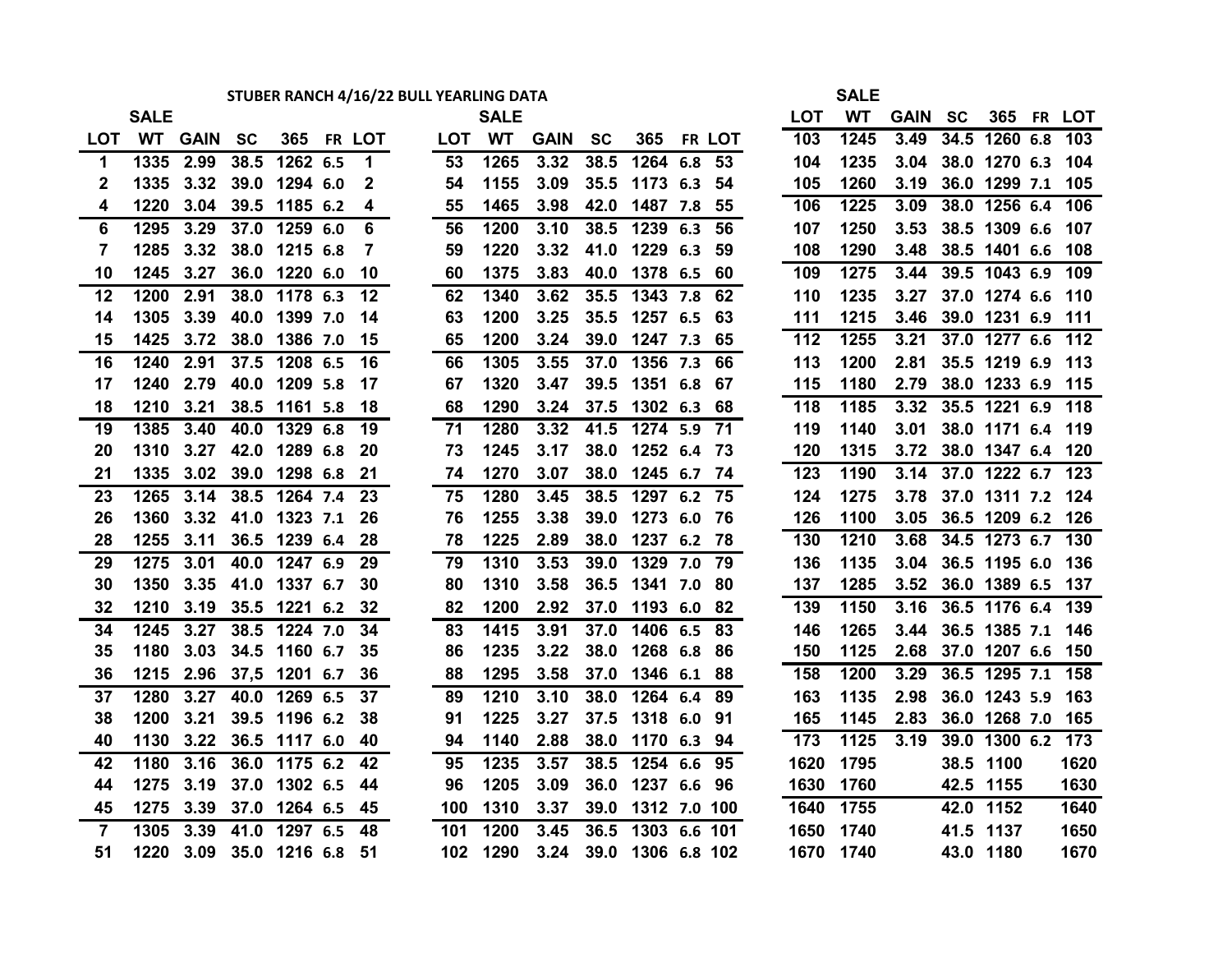## **STUBER RANCH BULL ULTASOUND AND EPD'S TO 4/18/22**

**EPD EPD EPD EPD EPD EPD EPD EPD EPD EPD EPD EPD**

|             |  |  |  | LOT FAT RAT REA RAT MB RAT FAT REA MB CHB LOT                    |  |                                                      |     |  |  |  | LOT FAT RAT REA RAT MB RAT FAT REA MB CHB LOT                               |  |  |      |  |  |  |  | LOT FAT RAT REA RAT MB RAT FAT REA MB CHB LOT                                |                                                                     |
|-------------|--|--|--|------------------------------------------------------------------|--|------------------------------------------------------|-----|--|--|--|-----------------------------------------------------------------------------|--|--|------|--|--|--|--|------------------------------------------------------------------------------|---------------------------------------------------------------------|
| $\mathbf 1$ |  |  |  |                                                                  |  | 0.44 138 12.13 91 1.90 90 0.047 0.07 0.22 112 1      |     |  |  |  | 53 0.27 75 13.91 107 2.16 111 0.037 0.45 0.15 133 53                        |  |  |      |  |  |  |  | 103  0.22  61  13.78  106  1.88  97  0.037  0.57  0.29  151  103             |                                                                     |
|             |  |  |  | 0.49 136 12.24 95 1.78 92 0.067 0.60 0.16 124 2                  |  |                                                      | 54  |  |  |  | 0.41 114 11.41 88 2.01 103 0.047 0.32 0.27 133 54                           |  |  |      |  |  |  |  | 104  0.50  139  13.18  102  1.65  85  0.107  0.57  0.17  131  104            |                                                                     |
|             |  |  |  | 0.25 69 11.56 89 1.44 74 0.017 0.32 0.13 115 4                   |  |                                                      | 55  |  |  |  | 0.47 130 15.31 118 1.64 84 0.077 0.72 0.09 133 55                           |  |  |      |  |  |  |  | 105  0.31  86  15.28  118  2.09  108  -0.003  0.89  0.25  165  105           |                                                                     |
| 6.          |  |  |  | 0.35 97 12.66 98 1.80 93 0.047 0.41 0.18 134 6                   |  |                                                      | 56  |  |  |  | 0.39 122 14.72 110 1.76 84 0.047 0.42 0.15 115 56 E                         |  |  |      |  |  |  |  | 106  0.31  86  12.90  100  1.86  96  0.057  0.51  0.15  136  106             |                                                                     |
| 7           |  |  |  | 0.26 72 13.09 101 1.22 63 0.027 0.46 0.13 121 7                  |  |                                                      | 59  |  |  |  | 0.33 92 12.12 94 1.54 79 0.077 0.51 0.18 120 59                             |  |  |      |  |  |  |  | 107   0.53   150   14.50   111   1.94   90   0.057   0.74   0.01   121   107 |                                                                     |
|             |  |  |  | 10  0.30  83  13.50  104  1.88  97  0.007  0.67  0.13  135  10   |  |                                                      | 60. |  |  |  | 0.47 130 14.14 109 2.25 116 0.077 0.49 0.12 117 60                          |  |  |      |  |  |  |  | 108  0.31  88  13.50  103  2.10  97  -0.003  0.68  0.23  146  108            |                                                                     |
|             |  |  |  | 12 0.18 50 10.62 82 2.74 141 0.007 0.45 0.30 147 12              |  |                                                      | 62  |  |  |  | 0.37 103 12.94 100 1.73 89 0.037 0.57 0.11 130 62                           |  |  |      |  |  |  |  | 109  0.45  128  12.20  93  1.71  79  0.027  0.52  0.31  142  109             |                                                                     |
|             |  |  |  | 14  0.32  89  13.22  102  2.20  113  0.027  0.48  0.16  131  14  |  |                                                      |     |  |  |  | 0.35 109 13.64 102 1.59 76 0.057 0.72 0.13 153 63 E                         |  |  |      |  |  |  |  | 110 0.29 81 13.30 103 2.23 115 0.007 0.75 0.31 162 110                       |                                                                     |
|             |  |  |  | 15 0.34 94 12.52 97 2.17 112 0.087 0.45 0.30 146 15              |  |                                                      | 65  |  |  |  | 0.26 72 11.45 88 1.53 79 0.007 0.52 0.02 111 65                             |  |  |      |  |  |  |  | 111  0.34  93  14.20  110  2.12  104  0.037  0.54  0.24  148  111            |                                                                     |
|             |  |  |  | 16 0.27 75 12.42 96 2.18 112 -0.003 0.45 0.12 122 16             |  |                                                      | 66. |  |  |  | 0.29 81 12.85 99 1.73 89 -0.023 0.70 0.14 141 66                            |  |  |      |  |  |  |  | 112  0.31  86  14.22  110  2.01  103  0.017  0.57  0.18  143  112            |                                                                     |
|             |  |  |  |                                                                  |  | 17 0.34 103 13.72 101 1.54 97 0.007 0.45 0.05 118 17 | 67  |  |  |  | 0.32 89 15.85 122 1.01 52 0.037 0.89 0.23 152 67                            |  |  |      |  |  |  |  | 113  0.37  101  12.92  100  2.11  104  0.037  0.48  0.25  138  113           |                                                                     |
|             |  |  |  | 18 0.32 97 13.42 99 1.62 103 0.007 0.43 0.06 118 18 $\epsilon$   |  |                                                      | 68. |  |  |  | 0.47 130 14.07 109 1.52 78 0.087 0.69 0.11 139 68                           |  |  |      |  |  |  |  |                                                                              | 115  0.20  63  12.32  92  1.92  91  -0.023  0.74  0.16  141  115  E |
| 19          |  |  |  |                                                                  |  | 0.31 97 15.42 115 1.83 87 -0.003 0.63 0.01 127 19    | 71  |  |  |  | 0.41 116 13.17 101 2.88 133 0.037 0.61 0.36 150 71                          |  |  |      |  |  |  |  |                                                                              | 118  0.29  91  11.53  86  1.84  87  -0.013  0.72  0.20  146  118  E |
| 20          |  |  |  | 0.30 83 12.63 98 2.48 128 0.047 0.48 0.48 155 20                 |  |                                                      |     |  |  |  | 73   0.48   136   12.61   97   2.85   132   0.087   0.41   0.26   139   73  |  |  |      |  |  |  |  | 119  0.36  100  11.63  90  2.41  124  0.047  0.20  0.40  131  119            |                                                                     |
| -21         |  |  |  | 0.33 103 13.90 104 1.77 84 0.027 0.56 0.08 129 21 $\epsilon$     |  |                                                      | 74  |  |  |  | 0.48 136 14.01 107 2.05 95 0.037 0.59 0.13 118 74                           |  |  |      |  |  |  |  | 120  0.48  133  11.32  87  2.50  129  0.037  0.28  0.20  122  120            |                                                                     |
| 23          |  |  |  | 0.36 100 12.03 93 1.84 95 0.017 0.55 0.20 133 23                 |  |                                                      |     |  |  |  | 75 0.22 62 12.14 93 2.09 97 -0.013 0.27 0.26 122 75                         |  |  |      |  |  |  |  | 123 0.28 78 12.88 99 1.78 92 0.017 0.35 0.11 120 123                         |                                                                     |
| 26.         |  |  |  | 0.59 164 12.86 99 2.33 120 0.107 0.50 0.46 157 26                |  |                                                      | 76. |  |  |  | 0.26 74 15.24 117 1.65 76 0.017 0.85 0.43 178 76                            |  |  |      |  |  |  |  | 124  0.53  147  13.78  106  2.58  133  0.107  0.44  0.26  137  124           |                                                                     |
|             |  |  |  | 28  0.28  78  12.70  98  1.58  81  0.047  0.48  0.16  136  28    |  |                                                      |     |  |  |  | 78  0.34  96  12.36  95  2.02  93  0.027  0.60  0.24  136  78               |  |  |      |  |  |  |  | 126 0.31 88 11.98 92 2.53 117 0.007 0.51 0.30 143 126                        |                                                                     |
| 29          |  |  |  | 0.34 94 13.30 103 1.96 101 0.027 0.65 0.23 142 29                |  |                                                      |     |  |  |  | 0.45 128 12.27 94 2.10 97 0.037 0.42 0.11 112 79                            |  |  |      |  |  |  |  | 130  0.33  90  12.11  94  1.45  71  0.007  0.46  0.11  129  130              |                                                                     |
| 30          |  |  |  | 0.25 78 13.40 100 4.23 201 -0.003 0.29 0.33 139 30 $E$           |  |                                                      | 80. |  |  |  | 0.30 85 13.90 106 1.94 90 0.007 0.69 0.18 145 80                            |  |  |      |  |  |  |  | 136 0.48 133 12.47 96 2.26 116 0.117 0.37 0.29 137 136                       |                                                                     |
| 32          |  |  |  | 0.38 106 14.12 109 1.88 97 0.057 0.58 0.22 150 32                |  |                                                      | 82. |  |  |  | 0.32 81 14.42 102 2.85 103 0.037 0.47 0.48 159 82                           |  |  |      |  |  |  |  | 137  0.44  122  13.38  103  2.17  112  0.027  0.67  0.24  138  137           |                                                                     |
|             |  |  |  | 34 0.29 81 12.13 94 1.89 97 0.057 0.34 0.22 132 34               |  |                                                      |     |  |  |  | 83   0.51   130   14.92   106   3.37   122   0.077   0.51   0.47   156   83 |  |  |      |  |  |  |  | 139   0.29   79   11.65   90   1.77   87   0.037   0.30   0.24   124   139   |                                                                     |
|             |  |  |  | 35  0.36  98  13.33  103  1.41  69  0.027  0.55  0.17  136  35   |  |                                                      | 86  |  |  |  | 0.28 79 12.37 95 1.74 80 -0.003 0.53 0.24 143 86                            |  |  |      |  |  |  |  | 146  0.40  111  14.74  114  1.58  81  0.007  0.72  0.11  137  146            |                                                                     |
|             |  |  |  | 36  0.36  100  12.05  93  1.75  90  0.067  0.43  0.17  125  36   |  |                                                      | 88. |  |  |  | 0.43 122 12.74 98 2.48 115 0.067 0.48 0.21 137 88                           |  |  |      |  |  |  |  | 150  0.27  75  12.47  96  2.45  126  0.007  0.71  0.23  146  150             |                                                                     |
| 37          |  |  |  | 0.42 117 13.76 106 1.95 100 0.067 0.65 0.28 142 37               |  |                                                      | 89. |  |  |  | 0.25 71 13.44 103 1.52 70 -0.003 0.56 0.21 136 89                           |  |  |      |  |  |  |  | 158  0.44  122  12.72  98  1.79  92  0.037  0.34  0.09  110  158             |                                                                     |
| 38.         |  |  |  | 0.37 103 11.36 88 2.19 113 0.037 0.45 0.16 134 38                |  |                                                      |     |  |  |  | 0.33 94 12.32 94 2.35 109 0.007 0.46 0.20 136 91                            |  |  |      |  |  |  |  | 163  0.26  72  12.78  99  1.62  83  -0.003  0.35  0.12  116  163             |                                                                     |
|             |  |  |  | 40  0.35  96  10.86  84  2.29  113  0.037  0.31  0.25  128  40   |  |                                                      | 94  |  |  |  | 0.35 89 13.07 92 2.09 75 0.047 0.36 0.26 131 94                             |  |  |      |  |  |  |  | 165 0.27 75 13.34 103 2.34 120 0.007 0.77 0.30 157 165                       |                                                                     |
| 42          |  |  |  | 0.40 111 12.36 95 1.98 102 0.077 0.41 0.31 143 42                |  |                                                      | 95  |  |  |  | 0.52 142 15.17 118 1.94 96 0.067 0.67 0.25 148 95                           |  |  | 1620 |  |  |  |  | 0.027 0.64 0.17 132 1620                                                     |                                                                     |
| 44          |  |  |  | 0.48 133 13.96 108 2.03 104 0.057 0.66 0.06 116 44               |  |                                                      | 96. |  |  |  | 0.26 72 11.97 92 1.54 79 0.017 0.42 0.24 132 96                             |  |  | 1630 |  |  |  |  | 0.057 0.32 0.16 129 1630                                                     |                                                                     |
|             |  |  |  | 45  0.43  119  12.78  99  2.02  104  0.047  0.39  0.43  146  45  |  |                                                      |     |  |  |  | 100  0.38  106  14.22  110  1.99  102  0.047  0.47  0.17  132  100          |  |  | 1640 |  |  |  |  | 0.007 0.35 0.19 109 1640                                                     |                                                                     |
|             |  |  |  | 48  0.65  180  12.89  100  2.13  110  0.147  0.63  0.19  136  48 |  |                                                      |     |  |  |  | 101  0.16  45  13.17  101  2.81  130  -0.023  0.51  0.53  167  101          |  |  | 1650 |  |  |  |  | 0.037 0.21 0.18 122 1650                                                     |                                                                     |
|             |  |  |  | 51  0.33  92  11.89  92  1.70  87  0.017  0.47  0.25  144  51    |  |                                                      | 102 |  |  |  | 3.16 156 0.037 0.73 0.37 160 102                                            |  |  | 1670 |  |  |  |  | 0.047 0.38 0.34 138 1670                                                     |                                                                     |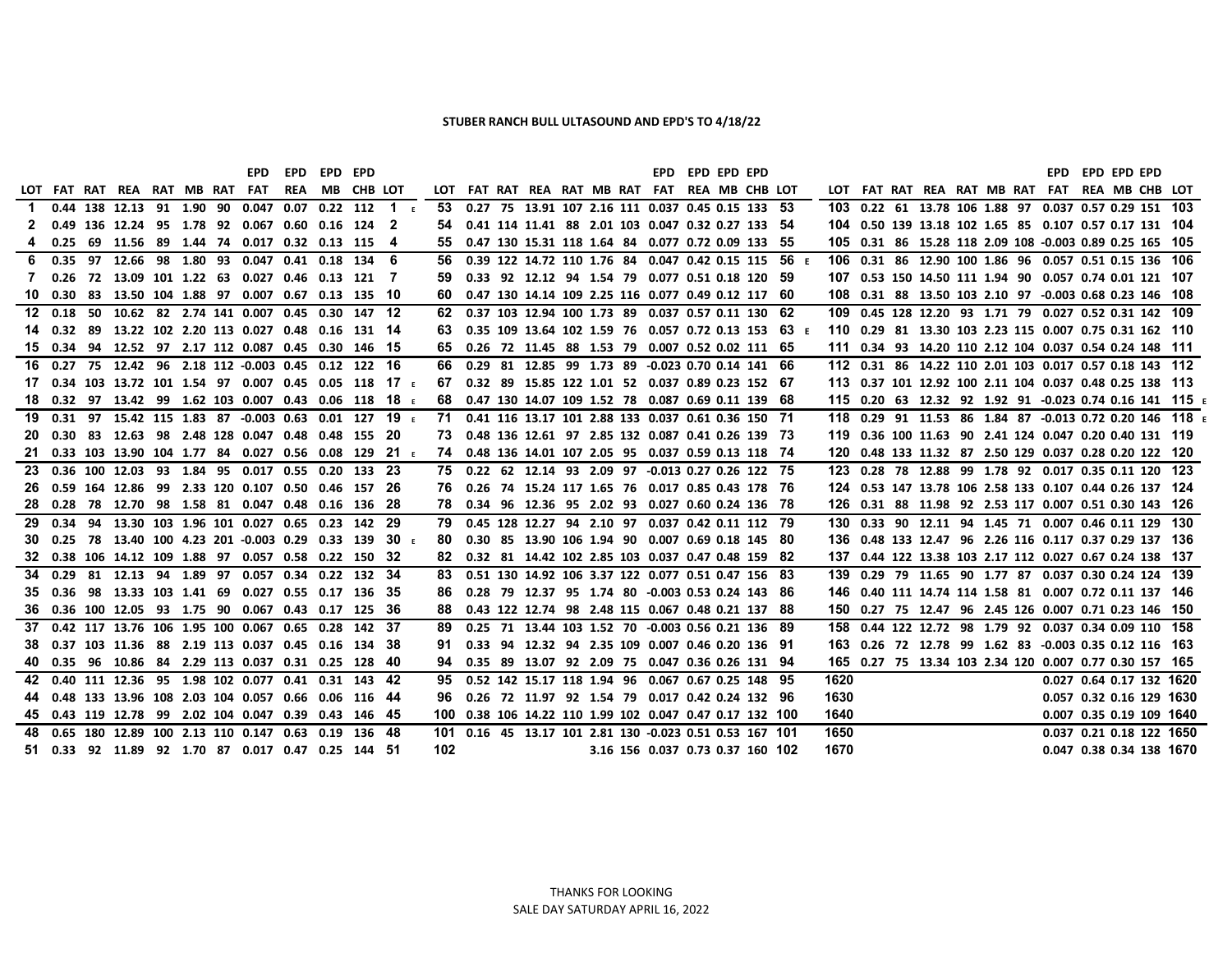## **STUBER RANCH BULL EPD'S TO 4/18/22**

| LOT BW CED WW YW M MCE FAT REA MB CHB LOT         |                                            |  |                                       |  |                                          |     |            |              |    |  | LOT BW CED WW YW M MCE FAT REA MB CHB LOT                   |  |                                                        |              |                 |                  |  | LOT BW CED WW YW M MCE FAT REA MB CHB LOT                     |  |  |                                                                     |
|---------------------------------------------------|--------------------------------------------|--|---------------------------------------|--|------------------------------------------|-----|------------|--------------|----|--|-------------------------------------------------------------|--|--------------------------------------------------------|--------------|-----------------|------------------|--|---------------------------------------------------------------|--|--|---------------------------------------------------------------------|
| 1 2.0 4.6 53 91 39 0.19 0.047 0.07 0.22 112       |                                            |  |                                       |  | $\blacksquare$ 1 GE                      |     |            |              |    |  | 53 1.8 4.0 58 100 22 0.24 0.037 0.45 0.15 133               |  | -53                                                    |              |                 |                  |  | 103  0.6  7.3  53  93  35  0.19  0.037  0.57  0.29  151  103  |  |  |                                                                     |
| 2 2.4 3.9                                         |                                            |  | 69 109 35 0.17 0.067 0.60 0.16 124    |  | -2                                       |     |            | 54 1.2 8.6   |    |  | 52 95 39 0.18 0.047 0.32 0.27 133                           |  | -54                                                    | 104          |                 | $1.4$ 4.7        |  | 65 105 32 0.22 0.107 0.57 0.17 131 104                        |  |  |                                                                     |
| 4 3.3 1.4                                         |                                            |  | 60 96 27 0.20 0.017 0.32 0.13 115     |  | 4                                        |     |            |              |    |  | 55 6.0 -1.3 66 125 46 0.19 0.077 0.72 0.09 133              |  | -55                                                    | 105          | 1.1             | 7.7              |  | 62 95 33 0.20 -0.003 0.89 0.25 165 105                        |  |  |                                                                     |
| 6 1.8 4.7                                         |                                            |  | 57 101 33 0.22 0.047 0.41 0.18 134    |  | -6                                       | 56. | 0.6 9.4    |              |    |  | 58 93 22 0.20 0.047 0.42 0.15 115                           |  | 56 GE                                                  | 106          | $0.4$ 7.0       |                  |  | 58 98 31 0.22 0.057 0.51 0.15 136                             |  |  | 106                                                                 |
|                                                   | 0.9 10.3 62 93 29 0.17 0.027 0.46 0.13 121 |  |                                       |  | -7                                       |     |            | $1.0 \t5.4$  |    |  | 62 102 35 0.19 0.077 0.51 0.18 120                          |  | 59                                                     | 107          |                 |                  |  | 5.7 -3.8 64 115 30 0.23 0.057 0.74 0.01 121                   |  |  | 107                                                                 |
| 10 3.6 1.7 60 101 31 0.17 0.007 0.67 0.13 135 10  |                                            |  |                                       |  |                                          |     |            |              |    |  | 60 1.9 8.8 59 111 37 0.17 0.077 0.49 0.12 117               |  | <b>60</b> INT                                          |              |                 | 108 3.7 2.1      |  | 64 115 29 0.19 -0.003 0.68 0.23 146 108                       |  |  |                                                                     |
| 12 2.9 -1.4 61 99 29 0.21 0.007 0.45 0.30 147 12  |                                            |  |                                       |  |                                          |     | 62 3.2 3.5 |              |    |  | 59 103 31 0.19 0.037 0.57 0.11 130                          |  | 62                                                     | 109          | 2.2 8.8         |                  |  | 56 108 37 0.21 0.027 0.52 0.31 142 109                        |  |  |                                                                     |
| 14 3.2 3.9                                        |                                            |  | 60 110 37 0.22 0.027 0.48 0.16 131 14 |  |                                          |     |            |              |    |  |                                                             |  | 3.8 -0.6 68 115 26 0.25 0.057 0.72 0.13 153 63 GE      | 110 3.0 1.4  |                 |                  |  | 66 108 31 0.23 0.007 0.75 0.31 162 110                        |  |  |                                                                     |
| 15 1.8 3.6                                        |                                            |  | 67 119 32 0.26 0.087 0.45 0.30 146    |  | - 15                                     |     |            |              |    |  | 65 6.6 -2.3 68 118 28 0.22 0.007 0.52 0.02 111 65           |  |                                                        |              |                 | 111 2.4 4.4      |  | 57 99 28 0.23 0.037 0.54 0.24 148 111                         |  |  |                                                                     |
| 16 3.6 0.6                                        |                                            |  | 60 94 31 0.20 -0.003 0.45 0.12 122    |  | - 16                                     |     |            | 66 3.6 4.8   |    |  | 63 114 38 0.19 -0.023 0.70 0.14 141                         |  | -66                                                    |              | 112   4.6   1.7 |                  |  | 60 106 38 0.17 0.017 0.57 0.18 143 112                        |  |  |                                                                     |
|                                                   |                                            |  | 59 101 37 0.20 0.007 0.45 0.05 118 17 |  |                                          |     |            |              |    |  |                                                             |  | 3.0 5.0 73 121 33 0.19 0.037 0.89 0.23 152 67 MYT      |              | 113 3.3 3.6     |                  |  | 63 93 31 0.17 0.037 0.48 0.25 138 113                         |  |  |                                                                     |
|                                                   |                                            |  | 59 101 37 0.19 0.007 0.43 0.06 118 18 |  |                                          |     |            |              |    |  | 68  1.2  5.8  61  103  27  0.23  0.087  0.69  0.11  139  68 |  |                                                        |              |                 |                  |  | 115 4.5 -0.9 66 106 26 0.23 -0.023 0.74 0.16 141 115 GE       |  |  |                                                                     |
| 19  4.8  1.1                                      |                                            |  |                                       |  | 59 98 38 0.19 -0.003 0.63 0.01 127 19 GE |     |            | 71 0.7 6.7   |    |  | 56 87 35 0.22 0.037 0.61 0.36 150 71                        |  |                                                        |              |                 |                  |  |                                                               |  |  | 118  6.2  -2.2  71  113  25  0.22  -0.013  0.72  0.20  146  118  GE |
| 20 2.1 5.2                                        |                                            |  | 62 105 35 0.19 0.047 0.48 0.48 155    |  | -20                                      | 73. |            | 2.8 3.2      | 59 |  | 99 38 0.19 0.087 0.41 0.26 139                              |  | -73                                                    | 119          |                 |                  |  | -0.7 6.1 47 75 37 0.22 0.047 0.20 0.40 131 119                |  |  |                                                                     |
| 21 5.8 1.2                                        |                                            |  | 68 121 41 0.20 0.027 0.56 0.08 129    |  | 21 GE                                    |     |            |              |    |  | 74 3.6 3.6 60 91 27 0.19 0.037 0.59 0.13 118 74             |  |                                                        | 120          |                 |                  |  | 5.9  0.1  57  106  41  0.17  0.037  0.28  0.20  122  120      |  |  |                                                                     |
| 23 3.3 2.2                                        |                                            |  | 64 107 31 0.20 0.017 0.55 0.20 133    |  | -23                                      |     |            | 75 0.6 8.0   | 50 |  | 90 30 0.20 -0.013 0.27 0.26 122 75                          |  |                                                        |              | 123 4.2 2.7     |                  |  | 56 97 37 0.18 0.017 0.35 0.11 120 123                         |  |  |                                                                     |
| 26 0.6 3.3                                        | 60                                         |  | 98 29 0.24 0.107 0.50 0.46 157        |  | <b>26</b> INT                            |     |            | 76  0.5  9.0 |    |  | 57 95 33 0.20 0.017 0.85 0.43 178 76                        |  |                                                        | 124          |                 | $3.7$ 4.5        |  | 54 109 35 0.18 0.107 0.44 0.26 137 124                        |  |  |                                                                     |
| 28 3.4 0.1                                        | 58                                         |  | 99 28 0.22 0.047 0.48 0.16 136        |  | -28                                      |     |            |              |    |  | 78  1.8  4.6  64  93  36  0.24  0.027  0.60  0.24  136  78  |  |                                                        | 126          | 1.5 5.8         |                  |  | 52 87 29 0.19 0.007 0.51 0.30 143 126                         |  |  |                                                                     |
| 29 1.3 6.3                                        | 60                                         |  | 94 33 0.22 0.027 0.65 0.23 142        |  | - 29                                     |     |            |              |    |  | 79 3.8 3.4 56 92 32 0.21 0.037 0.42 0.11 112 79             |  |                                                        | 130          |                 |                  |  | 5.2 -2.7 60 102 35 0.19 0.007 0.46 0.11 129 130               |  |  |                                                                     |
| 30 4.2 1.7                                        | 50                                         |  | 95 41 0.27 -0.003 0.29 0.33 139       |  | $30 \text{ Ge}$                          | 80. |            |              |    |  | 3.5 3.4 64 109 32 0.21 0.007 0.69 0.18 145                  |  | -80                                                    |              |                 | 136 -0.8 10.4 51 |  | 89 31 0.23 0.117 0.37 0.29 137                                |  |  | 136                                                                 |
| 32  2.4  3.1                                      | 51                                         |  | 94 25 0.23 0.057 0.58 0.22 150        |  | 32                                       |     |            | 82 -0.8 9.2  |    |  | 49 87 36 0.19 0.037 0.47 0.48 159                           |  | 82                                                     | 137          |                 |                  |  | 3.5 4.4 56 102 40 0.20 0.027 0.67 0.24 138 137                |  |  |                                                                     |
| 34 2.6 1.8                                        | 53                                         |  | 89 34 0.22 0.057 0.34 0.22 132        |  | -34                                      |     | 83 1.9 4.2 |              |    |  | 56 110 36 0.20 0.077 0.51 0.47 156                          |  | 83                                                     | 139          |                 | $4.2 -0.8$       |  | 58 100 35 0.18 0.037 0.30 0.24 124                            |  |  | 139                                                                 |
| 35 1.6 5.2                                        | 59                                         |  | 89 25 0.20 0.027 0.55 0.17 136        |  | 35                                       | 86. |            | 2.8 4.3      |    |  | 60 104 33 0.21 -0.003 0.53 0.24 143                         |  | 86                                                     | 146          | 4.9             | -4.1             |  | 66 113 33 0.18 0.007 0.72 0.11 137 146                        |  |  |                                                                     |
| 36 2.6 1.7 59 97 31 0.23 0.067 0.43 0.17 125      |                                            |  |                                       |  | -36                                      |     |            |              |    |  | 88 2.8 3.3 62 114 41 0.19 0.067 0.48 0.21 137               |  | 88                                                     |              |                 |                  |  | 150 3.2 1.2 71 105 35 0.20 0.007 0.71 0.23 146 150            |  |  |                                                                     |
| 37 0.0 9.9                                        | 61                                         |  | 96 34 0.19 0.067 0.65 0.28 142        |  | -37                                      | 89. |            | 1.3 6.0      |    |  | 56 98 39 0.22 -0.003 0.56 0.21 136                          |  | 89                                                     | 158          |                 | $3.1\quad 2.0$   |  | 56 97 30 0.19 0.037 0.34 0.09 110 158                         |  |  |                                                                     |
|                                                   | $38$ $3.2$ $-0.2$ 56                       |  | 95 26 0.21 0.037 0.45 0.16 134        |  | 38                                       |     |            |              |    |  | 4.8 -2.1 65 107 26 0.16 0.007 0.46 0.20 136                 |  | 91                                                     |              |                 |                  |  | 162 1.1 10.4 48 73 29 0.20 0.047 0.35 0.52 169 162            |  |  |                                                                     |
| 40 -0.2 11.1 48 81 30 0.21 0.037 0.31 0.25 128 40 |                                            |  |                                       |  |                                          |     |            |              |    |  | 94 1.6 4.0 55 86 38 0.21 0.047 0.36 0.26 131                |  | 94                                                     |              |                 |                  |  | 163  3.8  1.9  55  95  24  0.20  -0.003  0.35  0.12  116  163 |  |  |                                                                     |
| 42 1.2 5.8                                        |                                            |  | 53 93 26 0.23 0.077 0.41 0.31 143     |  | -42                                      |     |            | 95 1.9 3.9   |    |  | 62 107 38 0.20 0.067 0.67 0.25 148                          |  | 95                                                     |              | 165 2.0 5.2     |                  |  | 64 97 36 0.21 0.007 0.77 0.30 157 165                         |  |  |                                                                     |
| 44 3.8 0.4                                        |                                            |  | 69 112 29 0.19 0.057 0.66 0.06 116    |  | -44                                      |     |            |              |    |  | 3.5 -1.0 62  99 33 0.21 0.017 0.42 0.24 132  96             |  |                                                        |              | 1620 2.0 4.6    |                  |  | 59 90 33 0.18 0.027 0.64 0.17 132 1620                        |  |  |                                                                     |
| 45 1.0 10.3 51 90 36 0.21 0.047 0.39 0.43 146     |                                            |  |                                       |  | - 45                                     |     |            |              |    |  | 100 3.7 2.5 57 101 41 0.17 0.047 0.47 0.17 132 100          |  |                                                        | 1630 2.7 0.7 |                 |                  |  | 52 94 27 0.22 0.057 0.32 0.16 129 1630                        |  |  |                                                                     |
| 48 -0.1 7.9 55 97 34 0.26 0.147 0.63 0.19 136     |                                            |  |                                       |  | -48                                      |     |            |              |    |  | 101 -1.1 11.4 47 88 40 0.23 -0.023 0.51 0.53 167 101        |  |                                                        |              | 1640 2.7 0.3    |                  |  | 58 94 35 0.29 0.007 0.35 0.19 109 1640                        |  |  |                                                                     |
| 51 1.3 5.6 53 89 36 0.19 0.017 0.47 0.25 144 51   |                                            |  |                                       |  |                                          |     |            |              |    |  |                                                             |  | 102 3.1 4.5 73 116 31 0.21 0.037 0.73 0.37 160 102 INT | 1650 3.4 1.7 |                 |                  |  | 49 92 33 0.19 0.037 0.21 0.18 122 1650                        |  |  |                                                                     |
|                                                   |                                            |  |                                       |  |                                          |     |            |              |    |  |                                                             |  |                                                        |              |                 |                  |  | 1670 2.4 3.0 56 95 29 0.20 0.047 0.38 0.34 138 1670           |  |  |                                                                     |

#### **THANKS FOR YOUR INTEREST**

**THANKS SHANE FOR GETTING THE EPD'S TO US EARLY**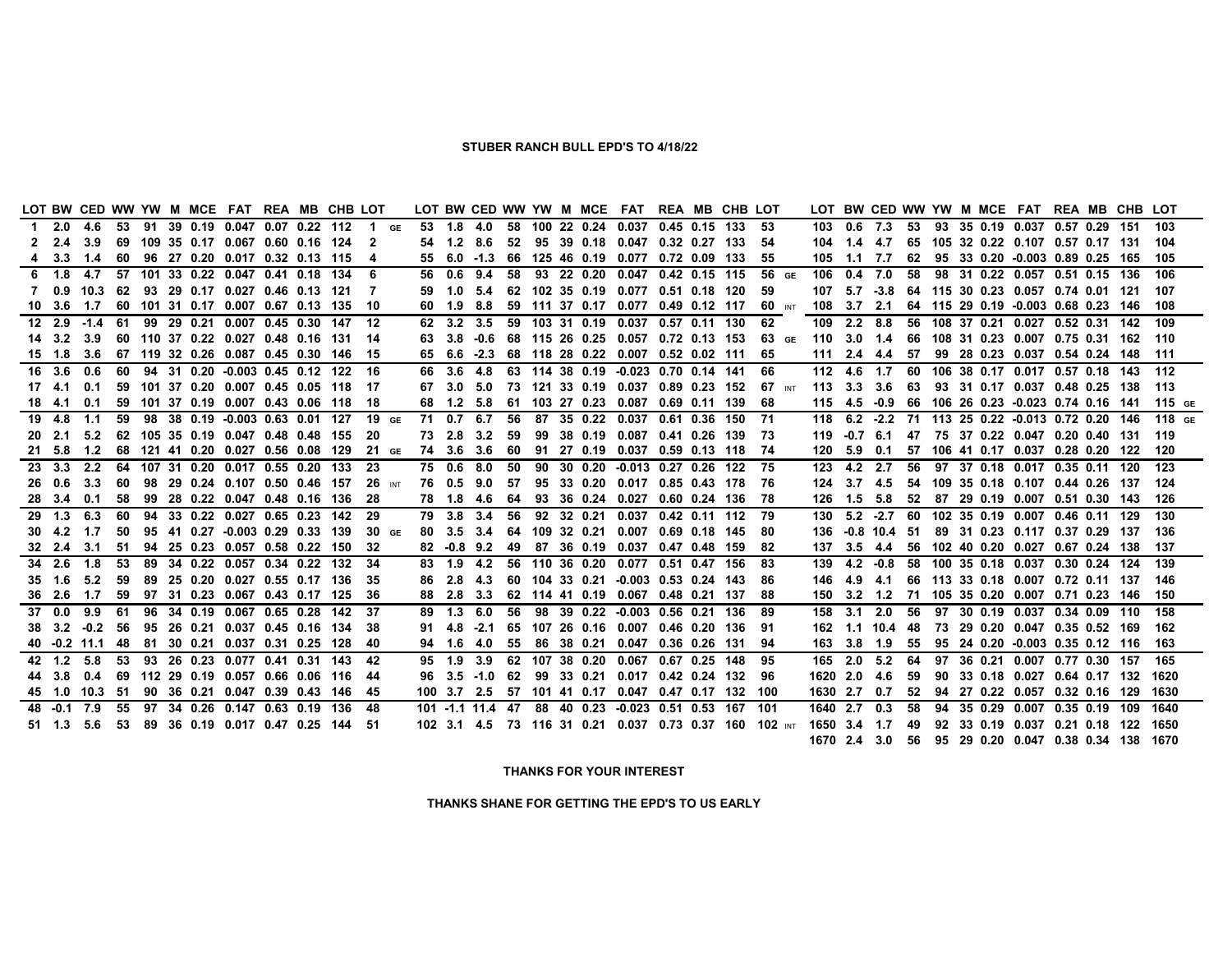## **STUBER RANCH 4/16/22 HEIFER YEARLING DATA**

| <b>LOT</b> | <b>SALE</b> | <b>GAIN</b> | <b>FR</b> | 365  | <b>LOT</b> |
|------------|-------------|-------------|-----------|------|------------|
| 1001       | 1015        | 2.06        | 7.5       | 972  | 1001       |
| 1004       | 960         | 2.08        | 7.7       | 937  | 1004       |
| 1006       | 1000        | 2.09        | 6.5       | 968  | 1006       |
| 1007       | 1010        | 2.11        | 6.2       | 919  | 1007       |
| 1008       | 940         | 1.98        | 6.2       | 918  | 1008       |
| 1009       | 925         | 1.75        | 6.2       | 904  | 1009       |
| 1013       | 1015        | 2.32        | 6.8       | 999  | 1013       |
| 1015       | 1030        | 2.63        | 6.3       | 993  | 1015       |
| 1018       | 935         | 1.62        | 6.8       | 1103 | 1018       |
| 1021       | 1065        | 2.29        | 7.0       | 1053 | 1021       |
| 1026       | 945         | 1.83        | 6.3       | 921  | 1026       |
| 1031       | 905         | 2.40        | 5.4       | 896  | 1031       |
| 1034       | 845         | 1.43        | 5.4       | 832  | 1034       |
| 1039       | 980         | 2.29        | 6.4       | 1001 | 1039       |
| 1040       | 895         | 2.37        | 5.9       | 893  | 1040       |
| 1041       | 900         | 2.03        | 6.7       | 892  | 1041       |
| 1042       | 980         | 2.08        | 6.2       | 980  | 1042       |
| 1043       | 900         | 1.80        | 6.4       | 910  | 1043       |
| 1044       | 915         | 1.83        | 5.9       | 938  | 1044       |
| 1045       | 855         | 1.80        | 5.9       | 855  | 1045       |
| 1046       | 930         | 2.03        | 6.2       | 922  | 1046       |
| 1049       | 935         | 2.11        | 7.2       | 929  | 1049       |
| 1053       | 980         | 2.03        | 5.9       | 996  | 1053       |
| 1056       | 900         | 1.82        | 6.2       | 913  | 1056       |
| 1057       | 950         | 2.45        | 7.0       | 966  | 1057       |
| 1061       | 845         | 1.88        | 6.2       | 844  | 1061       |
| 1063       | 885         | 1.85        | 6.5       | 900  | 1063       |
| 1065       | 1010        | 2.19        | 7.7       | 1017 | 1065       |
| 1066       | 945         | 1.78        | 7.0       | 957  | 1066       |
| 1068       | 895         | 1.98        | 6.5       | 896  | 1068       |
| 1069       | 890         | 1.72        | 6.5       | 910  | 1069       |
| 1073       | 930         | 2.06        | 5.7       | 939  | 1073       |
| 1074       | 910         | 1.80        | 6.7       | 917  | 1074       |

| <b>LOT</b> | <b>SALE</b> | <b>GAIN</b> | <b>FR</b> | 365  | <b>LOT</b> | <b>LOT</b> | <b>SALE</b> | <b>GAIN</b> | <b>FR</b> | 365  | <b>LOT</b> |
|------------|-------------|-------------|-----------|------|------------|------------|-------------|-------------|-----------|------|------------|
| 1001       | 1015        | 2.06        | 7.5       | 972  | 1001       | 1075       | 975         | 2.66        | 5.2       | 986  | 1075       |
| 1004       | 960         | 2.08        | 7.7       | 937  | 1004       | 1077       | 935         | 2.01        | 6.7       | 954  | 1077       |
| 1006       | 1000        | 2.09        | 6.5       | 968  | 1006       | 1078       | 1030        | 2.14        | 7.0       | 1046 | 1078       |
| 1007       | 1010        | 2.11        | 6.2       | 919  | 1007       | 1081       | 960         | 2.27        | 5.7       | 985  | 1081       |
| 1008       | 940         | 1.98        | 6.2       | 918  | 1008       | 1082       | 940         | 1.88        | 6.0       | 957  | 1082       |
| 1009       | 925         | 1.75        | 6.2       | 904  | 1009       | 1085       | 985         | 1.88        | 5.5       | 1005 | 1085       |
| 1013       | 1015        | 2.32        | 6.8       | 999  | 1013       | 1087       | 1025        | 2.14        | 7.3       | 1046 | 1087       |
| 1015       | 1030        | 2.63        | 6.3       | 993  | 1015       | 1093       | 980         | 2.01        | 6.6       | 1025 | 1093       |
| 1018       | 935         | 1.62        | 6.8       | 1103 | 1018       | 1098       | 965         | 2.27        | 5.6       | 1015 | 1098       |
| 1021       | 1065        | 2.29        | 7.0       | 1053 | 1021       | 1099       | 960         | 2.22        | 6.1       | 1013 | 1099       |
| 1026       | 945         | 1.83        | 6.3       | 921  | 1026       | 1103       | 920         | 1.90        | 5.2       | 931  | 1103       |
| 1031       | 905         | 2.40        | 5.4       | 896  | 1031       | 1108       | 935         | 2.03        | 6.5       | 940  | 1108       |
| 1034       | 845         | 1.43        | 5.4       | 832  | 1034       | 1110       | 885         | 1.93        | 5.7       | 898  | 1110       |
| 1039       | 980         | 2.29        | 6.4       | 1001 | 1039       | 1111       | 950         | 2.03        | 7.0       | 966  | 1111       |
| 1040       | 895         | 2.37        | 5.9       | 893  | 1040       | 1114       | 925         | 2.09        | 6.2       | 967  | 1114       |
| 1041       | 900         | 2.03        | 6.7       | 892  | 1041       | 1115       | 960         | 2.27        | 6.7       | 979  | 1115       |
| 1042       | 980         | 2.08        | 6.2       | 980  | 1042       | 1118       | 875         | 1.62        | 6.2       | 894  | 1118       |
| 1043       | 900         | 1.80        | 6.4       | 910  | 1043       | 1121       | 990         | 2.32        | 6.8       | 1025 | 1121       |
| 1044       | 915         | 1.83        | 5.9       | 938  | 1044       | 1124       | 890         | 2.08        | 6.0       | 923  | 1124       |
| 1045       | 855         | 1.80        | 5.9       | 855  | 1045       | 1126       | 875         | 1.80        | 6.5       | 908  | 1126       |
| 1046       | 930         | 2.03        | 6.2       | 922  | 1046       | 1127       | 875         | 1.82        | 6.0       | 898  | 1127       |
| 1049       | 935         | 2.11        | 7.2       | 929  | 1049       | 1128       | 935         | 2.19        | 6.0       | 1019 | 1138       |
| 1053       | 980         | 2.03        | 5.9       | 996  | 1053       | 1134       | 845         | 1.74        | 6.1       | 867  | 1134       |
| 1056       | 900         | 1.82        | 6.2       | 913  | 1056       | 1136       | 810         | 1.98        | 6.3       | 839  | 1136       |
| 1057       | 950         | 2.45        | 7.0       | 966  | 1057       | 1140       | 975         | 2.11        | 7.1       | 1024 | 1140       |
| 1061       | 845         | 1.88        | 6.2       | 844  | 1061       | 1141       | 850         | 1.82        | 7.1       | 878  | 1141       |
| 1063       | 885         | 1.85        | 6.5       | 900  | 1063       | 1144       | 880         | 2.06        | 6.1       | 935  | 1144       |
| 1065       | 1010        | 2.19        | 7.7       | 1017 | 1065       | 1146       | 870         | 1.72        | 5.9       | 920  | 1146       |
| 1066       | 945         | 1.78        | 7.0       | 957  | 1066       | 1148       | 915         | 2.11        | 5.9       | 964  | 1148       |
| 1068       | 895         | 1.98        | 6.5       | 896  | 1068       | 1153       | 905         | 2.21        | 6.7       | 962  | 1153       |
| 1069       | 890         | 1.72        | 6.5       | 910  | 1069       | 1154       | 920         | 2.37        | 5.9       | 1005 | 1154       |
| 1073       | 930         | 2.06        | 5.7       | 939  | 1073       | 1158       | 900         | 2.37        | 6.5       | 966  | 1158       |
| 1074       | 910         | 1.80        | 6.7       | 917  | 1074       | 0155       |             |             | 7.2       | 955  | 20155      |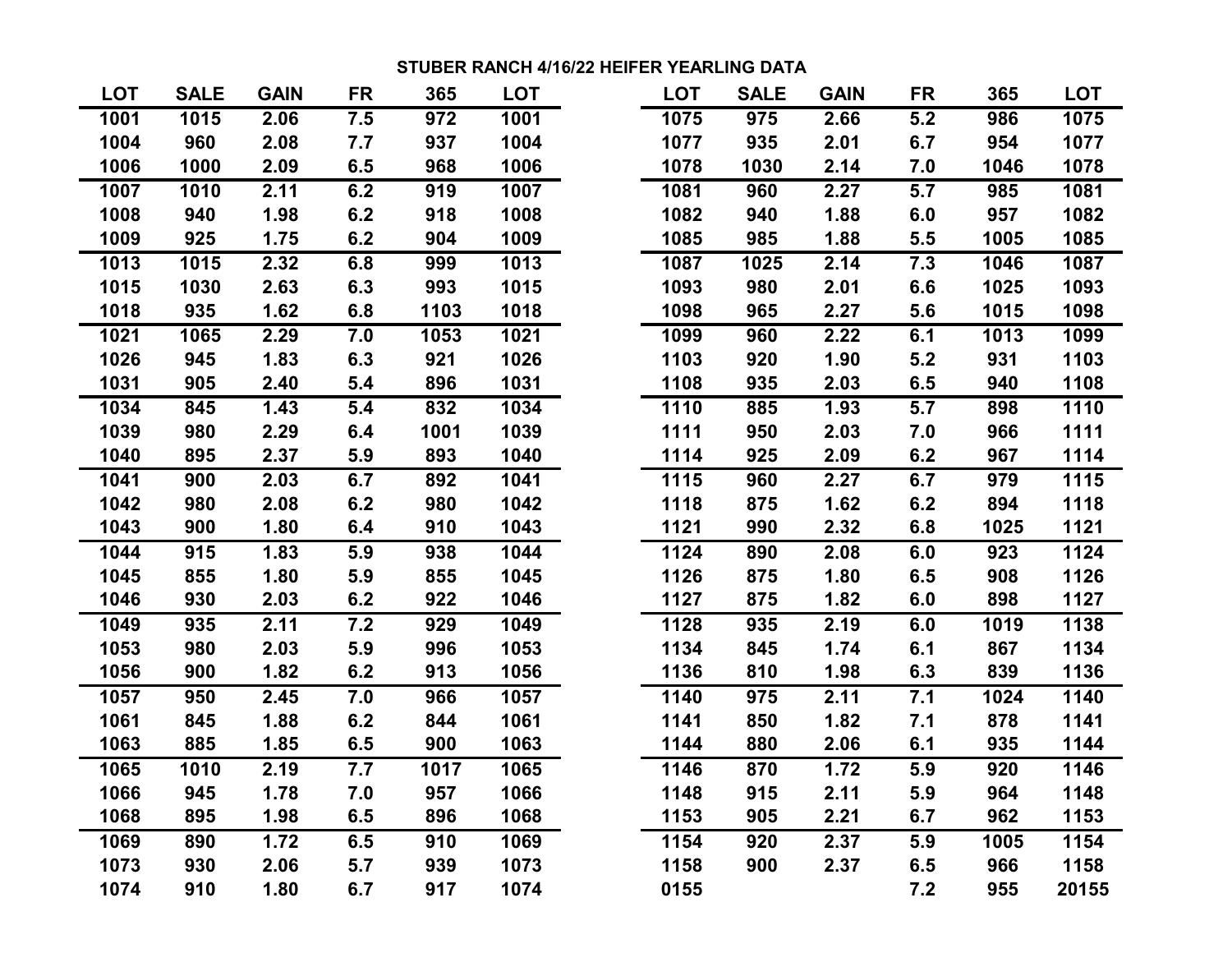# **STUBER RANCH SALE HEIFER ULTRASOUND AND EPD'S TO 4/18/22**

| LOT FAT RAT REA RAT MB RAT<br><b>FAT</b><br><b>REA</b><br><b>CHB</b><br><b>FAT</b><br>MВ<br>LOT<br>LOT FAT RAT REA RAT MB RAT<br><b>REA MB</b><br>3.34<br>$-0.013$ 0.76<br>0.20<br>151<br>1075 0.29<br>3.11<br>$-0.003$ $0.43$ $0.26$<br>1001 0.26<br>81<br>10.71<br>108<br>107<br>1001<br>83<br>9.60<br>92<br>92<br>2.98<br>95<br>95<br>$-0.013$ $0.35$ $0.06$<br>1004 0.33<br>102<br>9.44<br>95<br>$0.047$ 0.52 0.14<br>138<br>1004<br>1077 0.20<br>57<br>9.94<br>1.36<br>40<br>101<br>12.04 115 2.67<br>132<br>2.86<br>$0.087$ 0.64 0.13<br>1006 0.26<br>75<br>79<br>$0.017$ 0.62 0.15<br>134<br>1006<br>1078 0.46<br>11.64<br>111<br>85<br>156<br>1007 0.44<br>11.24 107 2.46<br>73<br>0.057<br>0.65<br>0.07<br>134<br>1007<br>1081 0.28<br>80<br>10.46<br>100<br>3.45<br>$-0.003$ 0.49 0.46<br>126<br>103<br>115<br>11.14 112 4.69 150<br>0.027<br>0.70<br>0.38<br>164<br>1008<br>1082 0.26<br>75<br>9.56<br>91<br>1.68<br>50<br>$-0.023$ 0.37 0.06<br>1008 0.37<br>1009 0.27<br>78<br>10.24<br>98<br>6.51 193<br>165<br>1009<br>1085 0.33<br>10.26<br>98<br>2.17<br>97<br>0.067 0.60 0.31<br>0.017<br>$0.50 \quad 0.50$<br>114<br>1013 0.36<br>$112$<br>107 2.48<br>79<br>0.067<br>0.70<br>1013<br>1087 0.24<br>$-0.003$ 0.60 0.13<br>129<br>10.59<br>0.11<br>141<br>69<br>12.17<br>116<br>2.68<br>80<br>1015 0.34<br>112<br>7.70<br>76<br>7.05 219<br>$0.047$ 0.16<br>0.56<br>147<br>1015<br>1093 0.26<br>75<br>9.58<br>91<br>3.00<br>89<br>$0.007$ 0.37 0.07<br>105 1.92<br>85<br>5.07 151<br>0.037 0.46 0.47<br>1018 0.31<br>89<br>11.00<br>57<br>$0.007$ 0.68<br>0.06<br>129<br>1018<br>1098 0.36<br>103<br>8.87<br>1021 0.28<br>9.92<br>100<br>3.02<br>$-0.003$ $0.61$ $0.16$<br>132<br>1021<br>1099 0.35<br>101<br>12.00<br>114 2.80<br>0.007<br>$0.61$ 0.24<br>148<br>87<br>96<br>83<br>9.88<br>98<br>3.88<br>$0.30$ 0.29<br>1026<br>127<br>10.14 102 3.27<br>104<br>$0.53$ 0.19<br>1026 0.30<br>99<br>121<br>0.017<br>134<br>1103 0.41<br>0.077<br>1031 0.54<br>100 3.33 100<br>0.067<br>$0.32$ 0.26<br>131<br>1031<br>1108 0.33<br>102<br>10.85<br>110 2.43<br>78<br>0.037 0.73 0.15<br>100<br>10.90<br>1034 0.21<br>2.29<br>97<br>0.007<br>0.43<br>$111$<br>1034<br>1110 0.33<br>102<br>9.97<br>101 2.18<br>$0.44$ 0.01<br>86<br>7.62<br>87<br>0.06<br>70<br>0.017<br>1039 0.12<br>8.35<br>3.72<br>119<br>$-0.023$ 0.49<br>0.12<br>123<br>1039<br>1111 0.31<br>96<br>11.87<br>120 3.73<br>119<br>0.037 0.70 0.16<br>37<br>84<br>8.55<br>8.88<br>85<br>2.28<br>68<br>0.017 0.38 0.05<br>96<br>1040 0.28<br>87<br>86<br>2.06<br>66<br>$0.047$ 0.36 0.05<br>1040<br>1114 0.40<br>115<br>114<br>118 2.76<br>$0.60$ $0.22$<br>2.84<br>1041 0.32<br>11.66<br>88<br>0.057<br>134<br>1041<br>1115 0.30<br>93<br>8.98<br>91<br>91<br>$0.017$ $0.42$ $0.28$<br>99<br>127<br>10.46 106 4.18 133<br>0.067<br>$0.54$ 0.20<br>138<br>1042<br>1118 0.26<br>109<br>2.64 111<br>$0.017$ 0.44 0.15<br>1042  0.41<br>106<br>9.57<br>8.26<br>1043 0.26<br>81<br>83<br>3.14 100<br>0.057<br>$0.31$ 0.17<br>127<br>1043<br>1121 0.29<br>90<br>9.72<br>98<br>2.47<br>79<br>0.007<br>$0.41$ 0.05<br>73<br>1044<br>3.70 118<br>0.32<br>1044 0.29<br>83<br>10.06<br>96<br>2.46<br>$-0.003$ 0.57<br>0.19<br>132<br>1124 0.28<br>87<br>7.73<br>78<br>$0.047$ 0.21<br>$-0.023$ 0.45 0.14<br>1045 0.33<br>102<br>9.06<br>6.80 217<br>$0.067$ 0.28 0.67<br>166<br>1045<br>1126 0.28<br>11.13<br>91<br>87<br>1046 0.35<br>109<br>10.06<br>102 2.24<br>72<br>$0.067$ $0.30$ $0.10$<br>1046<br>1127 0.33<br>102<br>9.83<br>99<br>4.02 128<br>$0.087$ 0.49 0.32<br>114<br>$0.63$ $0.59$<br>1049 0.25<br>78<br>8.98<br>91<br>2.39<br>76<br>0.017<br>0.38<br>0.05<br>119<br>1049<br>1128 0.38<br>109<br>10.83<br>103<br>4.85<br>144<br>0.027<br>11.99<br>121<br>2.32<br>0.067 0.75 0.08<br>1053<br>1134 0.27<br>10.08<br>102 1.95<br>62<br>$0.48$ 0.11<br>1053 0.45<br>140<br>74<br>141<br>84<br>0.047<br>1056 0.23<br>71<br>9.69<br>98<br>2.22<br>71<br>$0.007$ 0.59<br>0.14<br>134<br>1056<br>1136 0.26<br>106<br>8.89<br>101<br>2.05<br>$0.017$ 0.34 0.09<br>86<br>0.41<br>103 2.99<br>$0.70$ 0.16<br>1057 0.22<br>68<br>8.71<br>88<br>4.44<br>142<br>0.007<br>0.36<br>150<br>1057<br>1140 0.39<br>121<br>10.21<br>95<br>0.037<br>$-0.023$ 0.44 0.20<br>9.12<br>1061 0.19<br>72<br>9.11<br>2.35<br>70<br>127<br>1061<br>1141 0.27<br>84<br>92<br>3.75 120<br>$0.057$ 0.40 0.25<br>94<br>1.69<br>1063 0.24<br>91<br>9.01<br>93<br>50<br>0.027 0.41 0.25<br>133 1063<br>1144 0.38<br>118<br>10.08<br>102 4.68<br>149<br>0.077 0.43 0.44<br>$0.057$ 0.43<br>127<br>9.71<br>0.067 0.52 0.08<br>1065 0.31<br>118<br>9.81<br>102 <sub>2</sub><br>5.98<br>177<br>0.51<br>160<br>1065<br>1146 0.41<br>98<br>2.52<br>80<br>12.22 121<br>2.57<br>105 3.35 107<br>0.067 0.42 0.28<br>1066 0.22<br>73<br>80<br>$-0.013$ 0.93 0.13<br>152<br>1066<br>1148 0.42<br>130<br>10.43<br>104 2.51<br>$0.037$ 0.39 0.22<br>3.24 103<br>$0.037$ 0.33 0.15<br>111<br>1068 0.25 102<br>9.12<br>106<br>136<br>1068<br>1153 0.38 118<br>9.54<br>96<br>11.04<br>111 2.50<br>112<br>1154 0.33 102 12.16<br>123 3.31 106<br>$0.76$ 0.14<br>1069 0.34<br>106<br>80<br>0.007<br>0.46<br>0.01<br>1069<br>0.027<br>0.38<br>1073 0.33<br>95<br>10.00<br>95<br>3.38 100<br>0.017<br>0.44<br>143<br>1073<br>1158 0.36 112 9.93<br>100 2.79<br>89<br>0.067  0.52  0.10  132  1158<br>10.00 95 4.25 126<br>0.057 0.38 0.44<br>0155<br>0.037 0.45 0.32 144 0155<br>1074 0.30<br>86<br>139<br>1074 |  |  |  |  | EPD | EPD EPD | EPD |  |  |  |  | <b>EPD</b> | EPD EPD EPD |          |          |
|------------------------------------------------------------------------------------------------------------------------------------------------------------------------------------------------------------------------------------------------------------------------------------------------------------------------------------------------------------------------------------------------------------------------------------------------------------------------------------------------------------------------------------------------------------------------------------------------------------------------------------------------------------------------------------------------------------------------------------------------------------------------------------------------------------------------------------------------------------------------------------------------------------------------------------------------------------------------------------------------------------------------------------------------------------------------------------------------------------------------------------------------------------------------------------------------------------------------------------------------------------------------------------------------------------------------------------------------------------------------------------------------------------------------------------------------------------------------------------------------------------------------------------------------------------------------------------------------------------------------------------------------------------------------------------------------------------------------------------------------------------------------------------------------------------------------------------------------------------------------------------------------------------------------------------------------------------------------------------------------------------------------------------------------------------------------------------------------------------------------------------------------------------------------------------------------------------------------------------------------------------------------------------------------------------------------------------------------------------------------------------------------------------------------------------------------------------------------------------------------------------------------------------------------------------------------------------------------------------------------------------------------------------------------------------------------------------------------------------------------------------------------------------------------------------------------------------------------------------------------------------------------------------------------------------------------------------------------------------------------------------------------------------------------------------------------------------------------------------------------------------------------------------------------------------------------------------------------------------------------------------------------------------------------------------------------------------------------------------------------------------------------------------------------------------------------------------------------------------------------------------------------------------------------------------------------------------------------------------------------------------------------------------------------------------------------------------------------------------------------------------------------------------------------------------------------------------------------------------------------------------------------------------------------------------------------------------------------------------------------------------------------------------------------------------------------------------------------------------------------------------------------------------------------------------------------------------------------------------------------------------------------------------------------------------------------------------------------------------------------------------------------------------------------------------------------------------------------------------------------------------------------------------------------------------------------------------------------------------------------------------------------------------------------------------------------------------------------------------------------------------------------------------------------------------------------------------------------------------------------------------------------------------------------------------------------------------------------------------------------------------------------------------------------------------------------------------------------------------------------------------------------------------------------------------------------------------------------------------------------------------------------------------------------------------------------------------------------------------------------------------------------------------------------------------------|--|--|--|--|-----|---------|-----|--|--|--|--|------------|-------------|----------|----------|
|                                                                                                                                                                                                                                                                                                                                                                                                                                                                                                                                                                                                                                                                                                                                                                                                                                                                                                                                                                                                                                                                                                                                                                                                                                                                                                                                                                                                                                                                                                                                                                                                                                                                                                                                                                                                                                                                                                                                                                                                                                                                                                                                                                                                                                                                                                                                                                                                                                                                                                                                                                                                                                                                                                                                                                                                                                                                                                                                                                                                                                                                                                                                                                                                                                                                                                                                                                                                                                                                                                                                                                                                                                                                                                                                                                                                                                                                                                                                                                                                                                                                                                                                                                                                                                                                                                                                                                                                                                                                                                                                                                                                                                                                                                                                                                                                                                                                                                                                                                                                                                                                                                                                                                                                                                                                                                                                                                                                                                          |  |  |  |  |     |         |     |  |  |  |  |            |             | CHB LOT  |          |
|                                                                                                                                                                                                                                                                                                                                                                                                                                                                                                                                                                                                                                                                                                                                                                                                                                                                                                                                                                                                                                                                                                                                                                                                                                                                                                                                                                                                                                                                                                                                                                                                                                                                                                                                                                                                                                                                                                                                                                                                                                                                                                                                                                                                                                                                                                                                                                                                                                                                                                                                                                                                                                                                                                                                                                                                                                                                                                                                                                                                                                                                                                                                                                                                                                                                                                                                                                                                                                                                                                                                                                                                                                                                                                                                                                                                                                                                                                                                                                                                                                                                                                                                                                                                                                                                                                                                                                                                                                                                                                                                                                                                                                                                                                                                                                                                                                                                                                                                                                                                                                                                                                                                                                                                                                                                                                                                                                                                                                          |  |  |  |  |     |         |     |  |  |  |  |            |             | 133      | 1075     |
|                                                                                                                                                                                                                                                                                                                                                                                                                                                                                                                                                                                                                                                                                                                                                                                                                                                                                                                                                                                                                                                                                                                                                                                                                                                                                                                                                                                                                                                                                                                                                                                                                                                                                                                                                                                                                                                                                                                                                                                                                                                                                                                                                                                                                                                                                                                                                                                                                                                                                                                                                                                                                                                                                                                                                                                                                                                                                                                                                                                                                                                                                                                                                                                                                                                                                                                                                                                                                                                                                                                                                                                                                                                                                                                                                                                                                                                                                                                                                                                                                                                                                                                                                                                                                                                                                                                                                                                                                                                                                                                                                                                                                                                                                                                                                                                                                                                                                                                                                                                                                                                                                                                                                                                                                                                                                                                                                                                                                                          |  |  |  |  |     |         |     |  |  |  |  |            |             |          | 1077     |
|                                                                                                                                                                                                                                                                                                                                                                                                                                                                                                                                                                                                                                                                                                                                                                                                                                                                                                                                                                                                                                                                                                                                                                                                                                                                                                                                                                                                                                                                                                                                                                                                                                                                                                                                                                                                                                                                                                                                                                                                                                                                                                                                                                                                                                                                                                                                                                                                                                                                                                                                                                                                                                                                                                                                                                                                                                                                                                                                                                                                                                                                                                                                                                                                                                                                                                                                                                                                                                                                                                                                                                                                                                                                                                                                                                                                                                                                                                                                                                                                                                                                                                                                                                                                                                                                                                                                                                                                                                                                                                                                                                                                                                                                                                                                                                                                                                                                                                                                                                                                                                                                                                                                                                                                                                                                                                                                                                                                                                          |  |  |  |  |     |         |     |  |  |  |  |            |             | 137      | 1078     |
|                                                                                                                                                                                                                                                                                                                                                                                                                                                                                                                                                                                                                                                                                                                                                                                                                                                                                                                                                                                                                                                                                                                                                                                                                                                                                                                                                                                                                                                                                                                                                                                                                                                                                                                                                                                                                                                                                                                                                                                                                                                                                                                                                                                                                                                                                                                                                                                                                                                                                                                                                                                                                                                                                                                                                                                                                                                                                                                                                                                                                                                                                                                                                                                                                                                                                                                                                                                                                                                                                                                                                                                                                                                                                                                                                                                                                                                                                                                                                                                                                                                                                                                                                                                                                                                                                                                                                                                                                                                                                                                                                                                                                                                                                                                                                                                                                                                                                                                                                                                                                                                                                                                                                                                                                                                                                                                                                                                                                                          |  |  |  |  |     |         |     |  |  |  |  |            |             |          | 1081     |
|                                                                                                                                                                                                                                                                                                                                                                                                                                                                                                                                                                                                                                                                                                                                                                                                                                                                                                                                                                                                                                                                                                                                                                                                                                                                                                                                                                                                                                                                                                                                                                                                                                                                                                                                                                                                                                                                                                                                                                                                                                                                                                                                                                                                                                                                                                                                                                                                                                                                                                                                                                                                                                                                                                                                                                                                                                                                                                                                                                                                                                                                                                                                                                                                                                                                                                                                                                                                                                                                                                                                                                                                                                                                                                                                                                                                                                                                                                                                                                                                                                                                                                                                                                                                                                                                                                                                                                                                                                                                                                                                                                                                                                                                                                                                                                                                                                                                                                                                                                                                                                                                                                                                                                                                                                                                                                                                                                                                                                          |  |  |  |  |     |         |     |  |  |  |  |            |             | 100      | 1082     |
|                                                                                                                                                                                                                                                                                                                                                                                                                                                                                                                                                                                                                                                                                                                                                                                                                                                                                                                                                                                                                                                                                                                                                                                                                                                                                                                                                                                                                                                                                                                                                                                                                                                                                                                                                                                                                                                                                                                                                                                                                                                                                                                                                                                                                                                                                                                                                                                                                                                                                                                                                                                                                                                                                                                                                                                                                                                                                                                                                                                                                                                                                                                                                                                                                                                                                                                                                                                                                                                                                                                                                                                                                                                                                                                                                                                                                                                                                                                                                                                                                                                                                                                                                                                                                                                                                                                                                                                                                                                                                                                                                                                                                                                                                                                                                                                                                                                                                                                                                                                                                                                                                                                                                                                                                                                                                                                                                                                                                                          |  |  |  |  |     |         |     |  |  |  |  |            |             | 153      | 1085     |
|                                                                                                                                                                                                                                                                                                                                                                                                                                                                                                                                                                                                                                                                                                                                                                                                                                                                                                                                                                                                                                                                                                                                                                                                                                                                                                                                                                                                                                                                                                                                                                                                                                                                                                                                                                                                                                                                                                                                                                                                                                                                                                                                                                                                                                                                                                                                                                                                                                                                                                                                                                                                                                                                                                                                                                                                                                                                                                                                                                                                                                                                                                                                                                                                                                                                                                                                                                                                                                                                                                                                                                                                                                                                                                                                                                                                                                                                                                                                                                                                                                                                                                                                                                                                                                                                                                                                                                                                                                                                                                                                                                                                                                                                                                                                                                                                                                                                                                                                                                                                                                                                                                                                                                                                                                                                                                                                                                                                                                          |  |  |  |  |     |         |     |  |  |  |  |            |             |          | 1087     |
|                                                                                                                                                                                                                                                                                                                                                                                                                                                                                                                                                                                                                                                                                                                                                                                                                                                                                                                                                                                                                                                                                                                                                                                                                                                                                                                                                                                                                                                                                                                                                                                                                                                                                                                                                                                                                                                                                                                                                                                                                                                                                                                                                                                                                                                                                                                                                                                                                                                                                                                                                                                                                                                                                                                                                                                                                                                                                                                                                                                                                                                                                                                                                                                                                                                                                                                                                                                                                                                                                                                                                                                                                                                                                                                                                                                                                                                                                                                                                                                                                                                                                                                                                                                                                                                                                                                                                                                                                                                                                                                                                                                                                                                                                                                                                                                                                                                                                                                                                                                                                                                                                                                                                                                                                                                                                                                                                                                                                                          |  |  |  |  |     |         |     |  |  |  |  |            |             | 120      | 1093     |
|                                                                                                                                                                                                                                                                                                                                                                                                                                                                                                                                                                                                                                                                                                                                                                                                                                                                                                                                                                                                                                                                                                                                                                                                                                                                                                                                                                                                                                                                                                                                                                                                                                                                                                                                                                                                                                                                                                                                                                                                                                                                                                                                                                                                                                                                                                                                                                                                                                                                                                                                                                                                                                                                                                                                                                                                                                                                                                                                                                                                                                                                                                                                                                                                                                                                                                                                                                                                                                                                                                                                                                                                                                                                                                                                                                                                                                                                                                                                                                                                                                                                                                                                                                                                                                                                                                                                                                                                                                                                                                                                                                                                                                                                                                                                                                                                                                                                                                                                                                                                                                                                                                                                                                                                                                                                                                                                                                                                                                          |  |  |  |  |     |         |     |  |  |  |  |            |             | 151      | 1098     |
|                                                                                                                                                                                                                                                                                                                                                                                                                                                                                                                                                                                                                                                                                                                                                                                                                                                                                                                                                                                                                                                                                                                                                                                                                                                                                                                                                                                                                                                                                                                                                                                                                                                                                                                                                                                                                                                                                                                                                                                                                                                                                                                                                                                                                                                                                                                                                                                                                                                                                                                                                                                                                                                                                                                                                                                                                                                                                                                                                                                                                                                                                                                                                                                                                                                                                                                                                                                                                                                                                                                                                                                                                                                                                                                                                                                                                                                                                                                                                                                                                                                                                                                                                                                                                                                                                                                                                                                                                                                                                                                                                                                                                                                                                                                                                                                                                                                                                                                                                                                                                                                                                                                                                                                                                                                                                                                                                                                                                                          |  |  |  |  |     |         |     |  |  |  |  |            |             |          | 1099     |
|                                                                                                                                                                                                                                                                                                                                                                                                                                                                                                                                                                                                                                                                                                                                                                                                                                                                                                                                                                                                                                                                                                                                                                                                                                                                                                                                                                                                                                                                                                                                                                                                                                                                                                                                                                                                                                                                                                                                                                                                                                                                                                                                                                                                                                                                                                                                                                                                                                                                                                                                                                                                                                                                                                                                                                                                                                                                                                                                                                                                                                                                                                                                                                                                                                                                                                                                                                                                                                                                                                                                                                                                                                                                                                                                                                                                                                                                                                                                                                                                                                                                                                                                                                                                                                                                                                                                                                                                                                                                                                                                                                                                                                                                                                                                                                                                                                                                                                                                                                                                                                                                                                                                                                                                                                                                                                                                                                                                                                          |  |  |  |  |     |         |     |  |  |  |  |            |             | 137      | 1103     |
|                                                                                                                                                                                                                                                                                                                                                                                                                                                                                                                                                                                                                                                                                                                                                                                                                                                                                                                                                                                                                                                                                                                                                                                                                                                                                                                                                                                                                                                                                                                                                                                                                                                                                                                                                                                                                                                                                                                                                                                                                                                                                                                                                                                                                                                                                                                                                                                                                                                                                                                                                                                                                                                                                                                                                                                                                                                                                                                                                                                                                                                                                                                                                                                                                                                                                                                                                                                                                                                                                                                                                                                                                                                                                                                                                                                                                                                                                                                                                                                                                                                                                                                                                                                                                                                                                                                                                                                                                                                                                                                                                                                                                                                                                                                                                                                                                                                                                                                                                                                                                                                                                                                                                                                                                                                                                                                                                                                                                                          |  |  |  |  |     |         |     |  |  |  |  |            |             |          | 144 1108 |
|                                                                                                                                                                                                                                                                                                                                                                                                                                                                                                                                                                                                                                                                                                                                                                                                                                                                                                                                                                                                                                                                                                                                                                                                                                                                                                                                                                                                                                                                                                                                                                                                                                                                                                                                                                                                                                                                                                                                                                                                                                                                                                                                                                                                                                                                                                                                                                                                                                                                                                                                                                                                                                                                                                                                                                                                                                                                                                                                                                                                                                                                                                                                                                                                                                                                                                                                                                                                                                                                                                                                                                                                                                                                                                                                                                                                                                                                                                                                                                                                                                                                                                                                                                                                                                                                                                                                                                                                                                                                                                                                                                                                                                                                                                                                                                                                                                                                                                                                                                                                                                                                                                                                                                                                                                                                                                                                                                                                                                          |  |  |  |  |     |         |     |  |  |  |  |            |             |          | 116 1110 |
|                                                                                                                                                                                                                                                                                                                                                                                                                                                                                                                                                                                                                                                                                                                                                                                                                                                                                                                                                                                                                                                                                                                                                                                                                                                                                                                                                                                                                                                                                                                                                                                                                                                                                                                                                                                                                                                                                                                                                                                                                                                                                                                                                                                                                                                                                                                                                                                                                                                                                                                                                                                                                                                                                                                                                                                                                                                                                                                                                                                                                                                                                                                                                                                                                                                                                                                                                                                                                                                                                                                                                                                                                                                                                                                                                                                                                                                                                                                                                                                                                                                                                                                                                                                                                                                                                                                                                                                                                                                                                                                                                                                                                                                                                                                                                                                                                                                                                                                                                                                                                                                                                                                                                                                                                                                                                                                                                                                                                                          |  |  |  |  |     |         |     |  |  |  |  |            |             |          | 147 1111 |
|                                                                                                                                                                                                                                                                                                                                                                                                                                                                                                                                                                                                                                                                                                                                                                                                                                                                                                                                                                                                                                                                                                                                                                                                                                                                                                                                                                                                                                                                                                                                                                                                                                                                                                                                                                                                                                                                                                                                                                                                                                                                                                                                                                                                                                                                                                                                                                                                                                                                                                                                                                                                                                                                                                                                                                                                                                                                                                                                                                                                                                                                                                                                                                                                                                                                                                                                                                                                                                                                                                                                                                                                                                                                                                                                                                                                                                                                                                                                                                                                                                                                                                                                                                                                                                                                                                                                                                                                                                                                                                                                                                                                                                                                                                                                                                                                                                                                                                                                                                                                                                                                                                                                                                                                                                                                                                                                                                                                                                          |  |  |  |  |     |         |     |  |  |  |  |            |             |          | 1114     |
|                                                                                                                                                                                                                                                                                                                                                                                                                                                                                                                                                                                                                                                                                                                                                                                                                                                                                                                                                                                                                                                                                                                                                                                                                                                                                                                                                                                                                                                                                                                                                                                                                                                                                                                                                                                                                                                                                                                                                                                                                                                                                                                                                                                                                                                                                                                                                                                                                                                                                                                                                                                                                                                                                                                                                                                                                                                                                                                                                                                                                                                                                                                                                                                                                                                                                                                                                                                                                                                                                                                                                                                                                                                                                                                                                                                                                                                                                                                                                                                                                                                                                                                                                                                                                                                                                                                                                                                                                                                                                                                                                                                                                                                                                                                                                                                                                                                                                                                                                                                                                                                                                                                                                                                                                                                                                                                                                                                                                                          |  |  |  |  |     |         |     |  |  |  |  |            |             |          | 139 1115 |
|                                                                                                                                                                                                                                                                                                                                                                                                                                                                                                                                                                                                                                                                                                                                                                                                                                                                                                                                                                                                                                                                                                                                                                                                                                                                                                                                                                                                                                                                                                                                                                                                                                                                                                                                                                                                                                                                                                                                                                                                                                                                                                                                                                                                                                                                                                                                                                                                                                                                                                                                                                                                                                                                                                                                                                                                                                                                                                                                                                                                                                                                                                                                                                                                                                                                                                                                                                                                                                                                                                                                                                                                                                                                                                                                                                                                                                                                                                                                                                                                                                                                                                                                                                                                                                                                                                                                                                                                                                                                                                                                                                                                                                                                                                                                                                                                                                                                                                                                                                                                                                                                                                                                                                                                                                                                                                                                                                                                                                          |  |  |  |  |     |         |     |  |  |  |  |            |             | 120      | 1118     |
|                                                                                                                                                                                                                                                                                                                                                                                                                                                                                                                                                                                                                                                                                                                                                                                                                                                                                                                                                                                                                                                                                                                                                                                                                                                                                                                                                                                                                                                                                                                                                                                                                                                                                                                                                                                                                                                                                                                                                                                                                                                                                                                                                                                                                                                                                                                                                                                                                                                                                                                                                                                                                                                                                                                                                                                                                                                                                                                                                                                                                                                                                                                                                                                                                                                                                                                                                                                                                                                                                                                                                                                                                                                                                                                                                                                                                                                                                                                                                                                                                                                                                                                                                                                                                                                                                                                                                                                                                                                                                                                                                                                                                                                                                                                                                                                                                                                                                                                                                                                                                                                                                                                                                                                                                                                                                                                                                                                                                                          |  |  |  |  |     |         |     |  |  |  |  |            |             | 112      | 1121     |
|                                                                                                                                                                                                                                                                                                                                                                                                                                                                                                                                                                                                                                                                                                                                                                                                                                                                                                                                                                                                                                                                                                                                                                                                                                                                                                                                                                                                                                                                                                                                                                                                                                                                                                                                                                                                                                                                                                                                                                                                                                                                                                                                                                                                                                                                                                                                                                                                                                                                                                                                                                                                                                                                                                                                                                                                                                                                                                                                                                                                                                                                                                                                                                                                                                                                                                                                                                                                                                                                                                                                                                                                                                                                                                                                                                                                                                                                                                                                                                                                                                                                                                                                                                                                                                                                                                                                                                                                                                                                                                                                                                                                                                                                                                                                                                                                                                                                                                                                                                                                                                                                                                                                                                                                                                                                                                                                                                                                                                          |  |  |  |  |     |         |     |  |  |  |  |            |             |          | 125 1124 |
|                                                                                                                                                                                                                                                                                                                                                                                                                                                                                                                                                                                                                                                                                                                                                                                                                                                                                                                                                                                                                                                                                                                                                                                                                                                                                                                                                                                                                                                                                                                                                                                                                                                                                                                                                                                                                                                                                                                                                                                                                                                                                                                                                                                                                                                                                                                                                                                                                                                                                                                                                                                                                                                                                                                                                                                                                                                                                                                                                                                                                                                                                                                                                                                                                                                                                                                                                                                                                                                                                                                                                                                                                                                                                                                                                                                                                                                                                                                                                                                                                                                                                                                                                                                                                                                                                                                                                                                                                                                                                                                                                                                                                                                                                                                                                                                                                                                                                                                                                                                                                                                                                                                                                                                                                                                                                                                                                                                                                                          |  |  |  |  |     |         |     |  |  |  |  |            |             | 126 1126 |          |
|                                                                                                                                                                                                                                                                                                                                                                                                                                                                                                                                                                                                                                                                                                                                                                                                                                                                                                                                                                                                                                                                                                                                                                                                                                                                                                                                                                                                                                                                                                                                                                                                                                                                                                                                                                                                                                                                                                                                                                                                                                                                                                                                                                                                                                                                                                                                                                                                                                                                                                                                                                                                                                                                                                                                                                                                                                                                                                                                                                                                                                                                                                                                                                                                                                                                                                                                                                                                                                                                                                                                                                                                                                                                                                                                                                                                                                                                                                                                                                                                                                                                                                                                                                                                                                                                                                                                                                                                                                                                                                                                                                                                                                                                                                                                                                                                                                                                                                                                                                                                                                                                                                                                                                                                                                                                                                                                                                                                                                          |  |  |  |  |     |         |     |  |  |  |  |            |             | 144 1127 |          |
|                                                                                                                                                                                                                                                                                                                                                                                                                                                                                                                                                                                                                                                                                                                                                                                                                                                                                                                                                                                                                                                                                                                                                                                                                                                                                                                                                                                                                                                                                                                                                                                                                                                                                                                                                                                                                                                                                                                                                                                                                                                                                                                                                                                                                                                                                                                                                                                                                                                                                                                                                                                                                                                                                                                                                                                                                                                                                                                                                                                                                                                                                                                                                                                                                                                                                                                                                                                                                                                                                                                                                                                                                                                                                                                                                                                                                                                                                                                                                                                                                                                                                                                                                                                                                                                                                                                                                                                                                                                                                                                                                                                                                                                                                                                                                                                                                                                                                                                                                                                                                                                                                                                                                                                                                                                                                                                                                                                                                                          |  |  |  |  |     |         |     |  |  |  |  |            |             |          | 171 1128 |
|                                                                                                                                                                                                                                                                                                                                                                                                                                                                                                                                                                                                                                                                                                                                                                                                                                                                                                                                                                                                                                                                                                                                                                                                                                                                                                                                                                                                                                                                                                                                                                                                                                                                                                                                                                                                                                                                                                                                                                                                                                                                                                                                                                                                                                                                                                                                                                                                                                                                                                                                                                                                                                                                                                                                                                                                                                                                                                                                                                                                                                                                                                                                                                                                                                                                                                                                                                                                                                                                                                                                                                                                                                                                                                                                                                                                                                                                                                                                                                                                                                                                                                                                                                                                                                                                                                                                                                                                                                                                                                                                                                                                                                                                                                                                                                                                                                                                                                                                                                                                                                                                                                                                                                                                                                                                                                                                                                                                                                          |  |  |  |  |     |         |     |  |  |  |  |            |             |          | 132 1134 |
|                                                                                                                                                                                                                                                                                                                                                                                                                                                                                                                                                                                                                                                                                                                                                                                                                                                                                                                                                                                                                                                                                                                                                                                                                                                                                                                                                                                                                                                                                                                                                                                                                                                                                                                                                                                                                                                                                                                                                                                                                                                                                                                                                                                                                                                                                                                                                                                                                                                                                                                                                                                                                                                                                                                                                                                                                                                                                                                                                                                                                                                                                                                                                                                                                                                                                                                                                                                                                                                                                                                                                                                                                                                                                                                                                                                                                                                                                                                                                                                                                                                                                                                                                                                                                                                                                                                                                                                                                                                                                                                                                                                                                                                                                                                                                                                                                                                                                                                                                                                                                                                                                                                                                                                                                                                                                                                                                                                                                                          |  |  |  |  |     |         |     |  |  |  |  |            |             |          | 120 1136 |
|                                                                                                                                                                                                                                                                                                                                                                                                                                                                                                                                                                                                                                                                                                                                                                                                                                                                                                                                                                                                                                                                                                                                                                                                                                                                                                                                                                                                                                                                                                                                                                                                                                                                                                                                                                                                                                                                                                                                                                                                                                                                                                                                                                                                                                                                                                                                                                                                                                                                                                                                                                                                                                                                                                                                                                                                                                                                                                                                                                                                                                                                                                                                                                                                                                                                                                                                                                                                                                                                                                                                                                                                                                                                                                                                                                                                                                                                                                                                                                                                                                                                                                                                                                                                                                                                                                                                                                                                                                                                                                                                                                                                                                                                                                                                                                                                                                                                                                                                                                                                                                                                                                                                                                                                                                                                                                                                                                                                                                          |  |  |  |  |     |         |     |  |  |  |  |            |             |          | 136 1140 |
|                                                                                                                                                                                                                                                                                                                                                                                                                                                                                                                                                                                                                                                                                                                                                                                                                                                                                                                                                                                                                                                                                                                                                                                                                                                                                                                                                                                                                                                                                                                                                                                                                                                                                                                                                                                                                                                                                                                                                                                                                                                                                                                                                                                                                                                                                                                                                                                                                                                                                                                                                                                                                                                                                                                                                                                                                                                                                                                                                                                                                                                                                                                                                                                                                                                                                                                                                                                                                                                                                                                                                                                                                                                                                                                                                                                                                                                                                                                                                                                                                                                                                                                                                                                                                                                                                                                                                                                                                                                                                                                                                                                                                                                                                                                                                                                                                                                                                                                                                                                                                                                                                                                                                                                                                                                                                                                                                                                                                                          |  |  |  |  |     |         |     |  |  |  |  |            |             |          | 135 1141 |
|                                                                                                                                                                                                                                                                                                                                                                                                                                                                                                                                                                                                                                                                                                                                                                                                                                                                                                                                                                                                                                                                                                                                                                                                                                                                                                                                                                                                                                                                                                                                                                                                                                                                                                                                                                                                                                                                                                                                                                                                                                                                                                                                                                                                                                                                                                                                                                                                                                                                                                                                                                                                                                                                                                                                                                                                                                                                                                                                                                                                                                                                                                                                                                                                                                                                                                                                                                                                                                                                                                                                                                                                                                                                                                                                                                                                                                                                                                                                                                                                                                                                                                                                                                                                                                                                                                                                                                                                                                                                                                                                                                                                                                                                                                                                                                                                                                                                                                                                                                                                                                                                                                                                                                                                                                                                                                                                                                                                                                          |  |  |  |  |     |         |     |  |  |  |  |            |             |          | 154 1144 |
|                                                                                                                                                                                                                                                                                                                                                                                                                                                                                                                                                                                                                                                                                                                                                                                                                                                                                                                                                                                                                                                                                                                                                                                                                                                                                                                                                                                                                                                                                                                                                                                                                                                                                                                                                                                                                                                                                                                                                                                                                                                                                                                                                                                                                                                                                                                                                                                                                                                                                                                                                                                                                                                                                                                                                                                                                                                                                                                                                                                                                                                                                                                                                                                                                                                                                                                                                                                                                                                                                                                                                                                                                                                                                                                                                                                                                                                                                                                                                                                                                                                                                                                                                                                                                                                                                                                                                                                                                                                                                                                                                                                                                                                                                                                                                                                                                                                                                                                                                                                                                                                                                                                                                                                                                                                                                                                                                                                                                                          |  |  |  |  |     |         |     |  |  |  |  |            |             |          | 123 1146 |
|                                                                                                                                                                                                                                                                                                                                                                                                                                                                                                                                                                                                                                                                                                                                                                                                                                                                                                                                                                                                                                                                                                                                                                                                                                                                                                                                                                                                                                                                                                                                                                                                                                                                                                                                                                                                                                                                                                                                                                                                                                                                                                                                                                                                                                                                                                                                                                                                                                                                                                                                                                                                                                                                                                                                                                                                                                                                                                                                                                                                                                                                                                                                                                                                                                                                                                                                                                                                                                                                                                                                                                                                                                                                                                                                                                                                                                                                                                                                                                                                                                                                                                                                                                                                                                                                                                                                                                                                                                                                                                                                                                                                                                                                                                                                                                                                                                                                                                                                                                                                                                                                                                                                                                                                                                                                                                                                                                                                                                          |  |  |  |  |     |         |     |  |  |  |  |            |             |          | 137 1148 |
|                                                                                                                                                                                                                                                                                                                                                                                                                                                                                                                                                                                                                                                                                                                                                                                                                                                                                                                                                                                                                                                                                                                                                                                                                                                                                                                                                                                                                                                                                                                                                                                                                                                                                                                                                                                                                                                                                                                                                                                                                                                                                                                                                                                                                                                                                                                                                                                                                                                                                                                                                                                                                                                                                                                                                                                                                                                                                                                                                                                                                                                                                                                                                                                                                                                                                                                                                                                                                                                                                                                                                                                                                                                                                                                                                                                                                                                                                                                                                                                                                                                                                                                                                                                                                                                                                                                                                                                                                                                                                                                                                                                                                                                                                                                                                                                                                                                                                                                                                                                                                                                                                                                                                                                                                                                                                                                                                                                                                                          |  |  |  |  |     |         |     |  |  |  |  |            |             |          | 1153     |
|                                                                                                                                                                                                                                                                                                                                                                                                                                                                                                                                                                                                                                                                                                                                                                                                                                                                                                                                                                                                                                                                                                                                                                                                                                                                                                                                                                                                                                                                                                                                                                                                                                                                                                                                                                                                                                                                                                                                                                                                                                                                                                                                                                                                                                                                                                                                                                                                                                                                                                                                                                                                                                                                                                                                                                                                                                                                                                                                                                                                                                                                                                                                                                                                                                                                                                                                                                                                                                                                                                                                                                                                                                                                                                                                                                                                                                                                                                                                                                                                                                                                                                                                                                                                                                                                                                                                                                                                                                                                                                                                                                                                                                                                                                                                                                                                                                                                                                                                                                                                                                                                                                                                                                                                                                                                                                                                                                                                                                          |  |  |  |  |     |         |     |  |  |  |  |            |             | 140      | 1154     |
|                                                                                                                                                                                                                                                                                                                                                                                                                                                                                                                                                                                                                                                                                                                                                                                                                                                                                                                                                                                                                                                                                                                                                                                                                                                                                                                                                                                                                                                                                                                                                                                                                                                                                                                                                                                                                                                                                                                                                                                                                                                                                                                                                                                                                                                                                                                                                                                                                                                                                                                                                                                                                                                                                                                                                                                                                                                                                                                                                                                                                                                                                                                                                                                                                                                                                                                                                                                                                                                                                                                                                                                                                                                                                                                                                                                                                                                                                                                                                                                                                                                                                                                                                                                                                                                                                                                                                                                                                                                                                                                                                                                                                                                                                                                                                                                                                                                                                                                                                                                                                                                                                                                                                                                                                                                                                                                                                                                                                                          |  |  |  |  |     |         |     |  |  |  |  |            |             |          |          |
|                                                                                                                                                                                                                                                                                                                                                                                                                                                                                                                                                                                                                                                                                                                                                                                                                                                                                                                                                                                                                                                                                                                                                                                                                                                                                                                                                                                                                                                                                                                                                                                                                                                                                                                                                                                                                                                                                                                                                                                                                                                                                                                                                                                                                                                                                                                                                                                                                                                                                                                                                                                                                                                                                                                                                                                                                                                                                                                                                                                                                                                                                                                                                                                                                                                                                                                                                                                                                                                                                                                                                                                                                                                                                                                                                                                                                                                                                                                                                                                                                                                                                                                                                                                                                                                                                                                                                                                                                                                                                                                                                                                                                                                                                                                                                                                                                                                                                                                                                                                                                                                                                                                                                                                                                                                                                                                                                                                                                                          |  |  |  |  |     |         |     |  |  |  |  |            |             |          |          |

| EPD        | EPD.       | <b>EPD</b> | <b>EPD</b> |            |           |      |            |            |            |      |            | <b>EPD</b>             |               | EPD EPD EPD |         |          |
|------------|------------|------------|------------|------------|-----------|------|------------|------------|------------|------|------------|------------------------|---------------|-------------|---------|----------|
| <b>FAT</b> | <b>REA</b> | MВ         | <b>CHB</b> | <b>LOT</b> | LOT FAT   |      | <b>RAT</b> | <b>REA</b> | <b>RAT</b> | MВ   | <b>RAT</b> | <b>FAT</b>             | <b>REA</b>    | MВ          | CHB LOT |          |
| 0.013      | 0.76       | 0.20       | 151        | 1001       | 1075 0.29 |      | 83         | 9.60       | 92         | 3.11 | 92         | $-0.003$               | 0.43          | 0.26        | 133     | 1075     |
| 0.047      | 0.52       | 0.14       | 138        | 1004       | 1077 0.20 |      | 57         | 9.94       | 95         | 1.36 | 40         | $-0.013$ $0.35$ $0.06$ |               |             | 101     | 1077     |
| 0.017      | 0.62       | 0.15       | 134        | 1006       | 1078 0.46 |      | 132        | 11.64      | 111        | 2.86 | 85         | 0.087                  | $0.64$ 0.13   |             | 137     | 1078     |
| 0.057      | 0.65       | 0.07       | 134        | 1007       | 1081 0.28 |      | 80         | 10.46      | 100        | 3.45 | 103        | $-0.003$               | 0.49          | 0.46        | 156     | 1081     |
| 0.027      | 0.70       | 0.38       | 164        | 1008       | 1082 0.26 |      | 75         | 9.56       | 91         | 1.68 | 50         | $-0.023$ 0.37          |               | 0.06        | 100     | 1082     |
| 0.017      | 0.50       | 0.50       | 165        | 1009       | 1085 0.33 |      | 114        | 10.26      | 98         | 2.17 | 97         | 0.067                  | 0.60          | 0.31        | 153     | 1085     |
| 0.067      | 0.70       | 0.11       | 141        | 1013       | 1087 0.24 |      | 69         | 12.17      | 116        | 2.68 | 80         | $-0.003$               | 0.60          | 0.13        | 129     | 1087     |
| 0.047      | 0.16       | 0.56       | 147        | 1015       | 1093 0.26 |      | 75         | 9.58       | 91         | 3.00 | 89         | 0.007                  | 0.37          | 0.07        | 120     | 1093     |
| 0.007      | 0.68       | 0.06       | 129        | 1018       | 1098 0.36 |      | 103        | 8.87       | 85         | 5.07 | 151        | 0.037                  | 0.46          | 0.47        | 151     | 1098     |
| 0.003      | 0.61       | 0.16       | 132        | 1021       | 1099 0.35 |      | 101        | 12.00      | 114        | 2.80 | 83         | 0.007                  | 0.61          | 0.24        | 148     | 1099     |
| 0.017      | 0.30       | 0.29       | 134        | 1026       | 1103 0.41 |      | 127        | 10.14      | 102        | 3.27 | 104        | 0.077                  | 0.53          | 0.19        | 137     | 1103     |
| 0.067      | 0.32       | 0.26       | 131        | 1031       | 1108 0.33 |      | 102        | 10.85      | 110        | 2.43 | 78         | 0.037                  | 0.73          | 0.15        | 144     | 1108     |
| 0.007      | 0.43       | 0.06       | 111        | 1034       | 1110 0.33 |      | 102        | 9.97       | 101        | 2.18 | 70         | 0.017                  | 0.44          | 0.01        | 116     | 1110     |
| 0.023      | 0.49       | 0.12       | 123        | 1039       | 1111 0.31 |      | 96         | 11.87      | 120        | 3.73 | 119        | 0.037                  | 0.70          | 0.16        | 147     | 1111     |
| 0.047      | 0.36       | 0.05       | 114        | 1040       | 1114 0.40 |      | 115        | 8.88       | 85         | 2.28 | 68         | 0.017                  | 0.38          | 0.05        | 96      | 1114     |
| 0.057      | 0.60       | 0.22       | 134        | 1041       | 1115 0.30 |      | 93         | 8.98       | 91         | 2.84 | 91         | 0.017                  | 0.42          | 0.28        | 139     | 1115     |
| 0.067      | 0.54       | 0.20       | 138        | 1042       | 1118 0.26 |      | 106        | 9.57       | 109        | 2.64 | 111        | 0.017                  | 0.44          | 0.15        | 120     | 1118     |
| 0.057      | 0.31       | 0.17       | 127        | 1043       | 1121 0.29 |      | 90         | 9.72       | 98         | 2.47 | 79         | 0.007                  | 0.41          | 0.05        | 112     | 1121     |
| 0.003      | 0.57       | 0.19       | 132        | 1044       | 1124 0.28 |      | 87         | 7.73       | 78         | 3.70 | 118        | 0.047                  | 0.21          | 0.32        | 125     | 1124     |
| 0.067      | 0.28       | 0.67       | 166        | 1045       | 1126 0.28 |      | 87         | 11.13      | 112        | 3.67 | 117        | $-0.023$               | 0.45          | 0.14        | 126     | 1126     |
| 0.067      | 0.30       | 0.10       | 114        | 1046       | 1127 0.33 |      | 102        | 9.83       | 99         | 4.02 | 128        | 0.087                  | 0.49          | 0.32        | 144     | 1127     |
| 0.017      | 0.38       | 0.05       | 119        | 1049       | 1128 0.38 |      | 109        | 10.83      | 103        | 4.85 | 144        | 0.027                  | 0.63          | 0.59        | 171     | 1128     |
| 0.067      | 0.75       | 0.08       | 141        | 1053       | 1134 0.27 |      | 84         | 10.08      | 102        | 1.95 | 62         | 0.047                  | 0.48          | 0.11        | 132     | 1134     |
| 0.007      | 0.59       | 0.14       | 134        | 1056       | 1136 0.26 |      | 106        | 8.89       | 101        | 2.05 | 86         | 0.017                  | 0.34 0.09     |             | 120     | 1136     |
| 0.007      | 0.41       | 0.36       | 150        | 1057       | 1140      | 0.39 | 121        | 10.21      | 103        | 2.99 | 95         | 0.037                  | 0.70          | 0.16        | 136     | 1140     |
| 0.023      | 0.44       | 0.20       | 127        | 1061       | 1141 0.27 |      | 84         | 9.12       | 92         | 3.75 | 120        | 0.057                  | 0.40          | 0.25        | 135     | 1141     |
| 0.027      | 0.41       | 0.25       | 133        | 1063       | 1144 0.38 |      | 118        | 10.08      | 102        | 4.68 | 149        | 0.077                  |               | $0.43$ 0.44 |         | 154 1144 |
| 0.057      | 0.43       | 0.51       | 160        | 1065       | 1146 0.41 |      | 127        | 9.71       | 98         | 2.52 | 80         | 0.067                  | 0.52          | 0.08        | 123     | 1146     |
| 0.013      | 0.93       | 0.13       | 152        | 1066       | 1148 0.42 |      | 130        | 10.43      | 105        | 3.35 | 107        | 0.067                  | 0.42          | 0.28        | 137     | 1148     |
| 0.037      | 0.39       | 0.22       | 136        | 1068       | 1153 0.38 |      | 118        | 9.54       | 96         | 3.24 | 103        | 0.037                  | $0.33$ $0.15$ |             | 111     | 1153     |
| 0.007      | 0.46       | 0.01       | 112        | 1069       | 1154 0.33 |      | 102        | 12.16      | 123        | 3.31 | 106        | 0.027                  | 0.76          | 0.14        | 140     | 1154     |
| 0.017      | 0.38       | 0.44       | 143        | 1073       | 1158 0.36 |      | 112        | 9.93       | 100        | 2.79 | 89         | 0.067                  | 0.52          | 0.10        | 132     | 1158     |
| 0.057      | 0.38       | 0.44       | 139        | 1074       | 0155      |      |            |            |            |      |            | 0.037                  | $0.45$ 0.32   |             | 144     | 0155     |

THANKS FOR LOOKING--SALE DATE 4/18/22